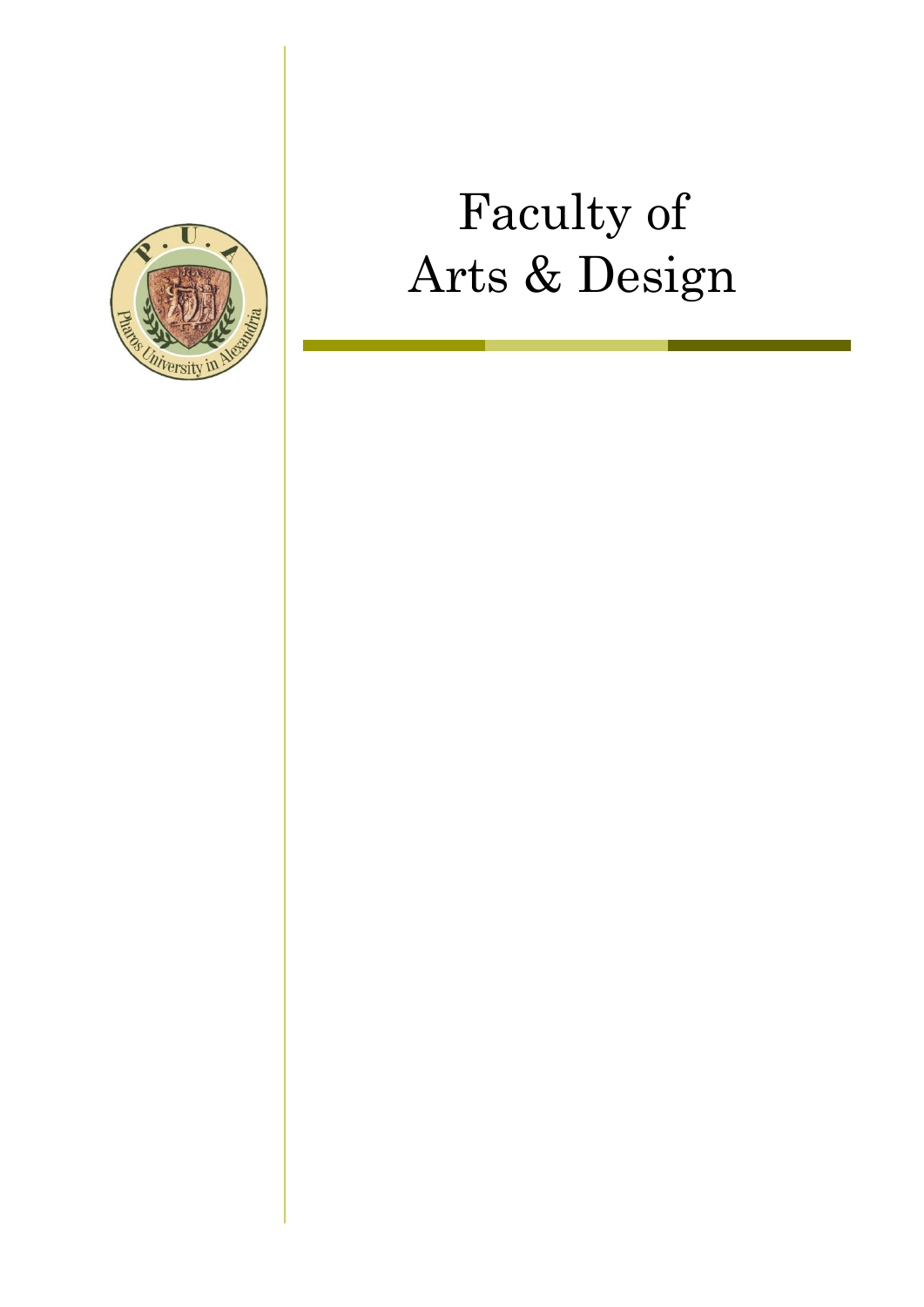



# **The role of using oil painting art works in decorating the interior architecture wall spaces**

# **Participants Students:**

- 3<sup>rd</sup> Year students:
- 1- Hagar Basem
- 2- Ahmed Wahba
- 3- Asmaa El Laboudy
- 4- Dalia Magdy
- 5- Rawda Moataz
	- 2<sup>nd</sup> Year students:
- 1- Yara Ehab
- 2- Aya Fathy
- 3- Heba Ghanem
- 4- Shereen Hamdy

# **Under Supervision of:**

- Dr : Waleed Matar
- Eng. : Gailan Hussein
- Eng. : Mahmoud Ashour

#### **Project Summary:**

# **Project Idea :**

The project idea was based on inventing and designing an artistic painted banner on the background of Mr. Mohamed Ragab theater (The main conference hall) at Pharos University, to achieve the third dimensional view for the space. The design was concerned with the aesthetics and functions, with interest to study the main elements in the hall as columns style , capitals and decorations as well as Light and shadow effects and the balance in the general form of the artistic work.